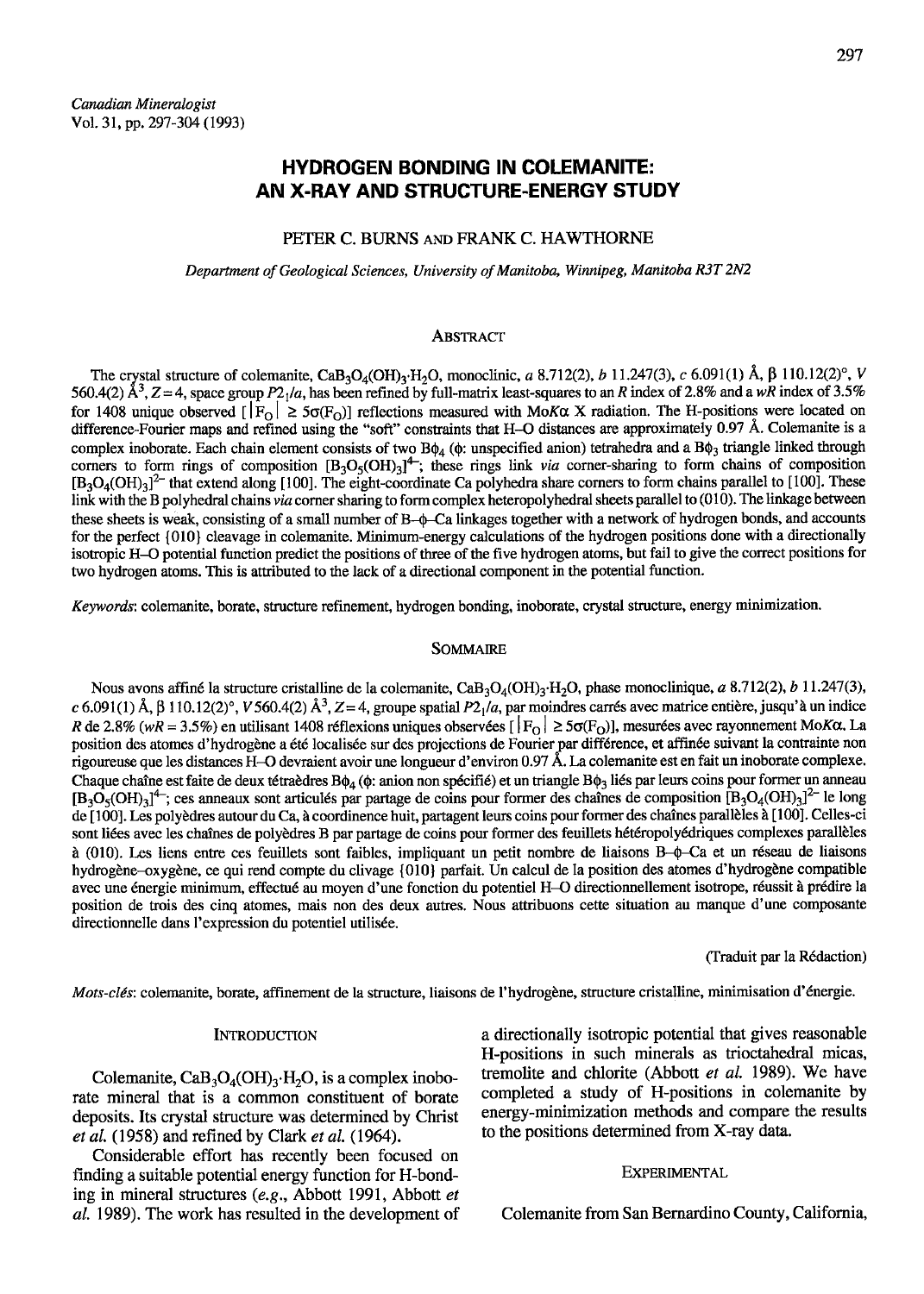TABLE 1. MISCELLANEOUS INFORMATION FOR COLEMANITE

| Space Group                                                                                | P2, A                                                                                                       | Crystal size (mm) 0.24x0.08                              | x0.20  |
|--------------------------------------------------------------------------------------------|-------------------------------------------------------------------------------------------------------------|----------------------------------------------------------|--------|
|                                                                                            | 8.712(2)                                                                                                    | Total Ref.                                               | 1819   |
| a (Å)<br><i>b</i> (Å)                                                                      | 11,247(3)                                                                                                   | $\left  \mathbf{F_0} \right  \geq 5\sigma(\mathbf{F_0})$ | 1408   |
|                                                                                            | 6.091(1)                                                                                                    | R(int.)                                                  | 1.8%   |
|                                                                                            | 110.12(2)                                                                                                   | Final R                                                  | 2.8%   |
| $\begin{matrix} G & (\mathbb{A}) \\ \beta & \mathbb{A} \\ V & (\mathbb{A}^3) \end{matrix}$ | 560.4(2)                                                                                                    | Final wR                                                 | 3.5%   |
|                                                                                            |                                                                                                             | R (all data)                                             | 3.6%   |
| F(000)                                                                                     | 416                                                                                                         | wR (all data)                                            | $4.0*$ |
| $\boldsymbol{\mu}$                                                                         | $1.09$ mm <sup>-1</sup>                                                                                     |                                                          |        |
| Unit-cell contents                                                                         |                                                                                                             | $4[CAB2(OH), H2O]$                                       |        |
|                                                                                            | $R = \sum$ ( $\left  \mathbf{F}_0 \right  = \left  \mathbf{F}_C \right  / \sum \left  \mathbf{F}_0 \right $ |                                                          |        |
|                                                                                            | $WR = [ \Sigma w (  F_0  -  F_C  )^2 / \Sigma F_0^2 ]^{1/2}, w=1$                                           |                                                          |        |

was obtained from the R.B. Ferguson Mineralogy Museum at the University of Manitoba. A small cleavage fragment was mounted on a Nicolet  $R3m$  automated four-circle diffractometer. Twenty-five reflections were centered using graphite monochromated  $M \circ K \alpha$  X radiation. The cell dimensions (Table 1) were derived from the setting angles of twenty-five automatically aligned reflections by least-squares techniques. Atotal of 1819 reflections was measured over the range ( $3^{\circ}$  <  $2\theta$  <  $60^{\circ}$ ), with index ranges  $0 \le h \le 12$ ,  $0 \le k \le 15$ ,  $-9 \le l \le 9$ . Two standard reflections were measured every fifty reflections; no significant changes in their net intensities occuned during datacollection. An empirical absorption correction based on 11 reflections measured at  $10^{\circ}$ intervals in  $\Psi$  was applied, reducing  $R$ (azimuthal) from  $2.1\%$  to 1.8%. The data were corrected for Lorentz. polarization and background effects; of the 1819 reflections measured, there were 1408 unique observed reflections  $[|F_0| \geq 5\sigma(F_0)].$ 

### STRUCTURE REFINEMENT

Scattering curves for neutral atoms, together with corrections for anomalous dispersion, were laken from Cromer & Mann (1968) and Cromer & Liberman (1970), respectively. The Siemens SHELXTL PLUS (PC version) system of programs was used throughout this work.

Refinement of the structure was carried out in the space group  $P2<sub>1</sub>/a$ , with the structure parameters given

TABLE 2. ATOMIC PARAMETERS AND EQUIVALENT ISOTROPIC DISPLAGE PARAMETERS FOR COLEMANITE

|       | ×            | У            | z            | $U_{\text{coche}}$ |
|-------|--------------|--------------|--------------|--------------------|
| Ca.   | 0.63480(3)   | 0.21106(3)   | 0.73664(5)   | 102(1)             |
| B(1)  | 0.3343(2)    | 0.2126(1)    | 0.3136(3)    | 75(4)              |
| B(2)  | 0.0397(2)    | 0.1709(1)    | 0.1622(2)    | 66(4)              |
| B(3)  | 0.2207(2)    | 0.0523(1)    | 0.4962(2)    | 69(4)              |
| O(1)  | $-0.0182(1)$ | 0.24675(9)   | 0.3156(2)    | 91(3)              |
| O(2)  | 0.1886(1)    | 0.2314(1)    | 0.1390(2)    | 81(3)              |
| OH(3) | $-0.0798(1)$ | 0.1639(1)    | $-0.0724(2)$ | 102(3)             |
| O(4)  | 0.3422(1)    | 0.1480(1)    | 0.5098(2)    | 107(3)             |
| O(5)  | 0.0872(1)    | 0.05558(9)   | 0.2710(2)    | 76(3)              |
| OH(6) | 0.2945(1)    | $-0.0660(1)$ | 0.5144(2)    | 130(3)             |
| OH(7) | 0.1668(1)    | 0.0770(1)    | 0.6972(2)    | 108(3)             |
| OW(8) | 0.6137(2)    | 0.0187(1)    | 0.9008(2)    | 178(4)             |
| H(1)  | $-0.075(3)$  | 0.085(1)     | $-0.130(5)$  | 200                |
| H(2)  | 0.334(3)     | $-0.101(2)$  | 0.669(3)     | 200                |
| H(3)  | 0.080(2)     | 0.025(2)     | 0.699(5)     | 200                |
| H(4)  | 0.701(2)     | $-0.025(2)$  | 1.010(4)     | 200                |
| H(5)  | 0.516(2)     | $-0.013(2)$  | 0.919(5)     | 200                |

TABLE 3. ANTSOTROPIC DISPLACEMENT PARAMETERS FOR COLEMANITE

|       | $\mathbf{u}_{n}$ | U.,    | $\mathtt{U}_\mathtt{m}$ | $\mathbf{u}_{\mathbf{z}}$ | $\mathtt{u}_{\mathtt{B}}$ | $U_{12}$ |
|-------|------------------|--------|-------------------------|---------------------------|---------------------------|----------|
| Сa    | 94(2)            | 118(2) | 73(2)                   | 3(1)                      | 2(1)                      | 7(1)     |
| B(1)  | 65(6)            | 87(6)  | 69(6)                   | 3(5)                      | 19 (5)                    | $-1(5)$  |
| B(2)  | 59(6)            | 69(6)  | 65(6)                   | $-4(4)$                   | 14 (5)                    | 2(4)     |
| B(3)  | 69(6)            | 80(6)  | 58(5)                   | $-1(4)$                   | 23(5)                     | $-5(4)$  |
| O(1)  | 63 (4)           | 114(4) | 88(4)                   | $-31(3)$                  | 17 (3)                    | 18(3)    |
| O(2)  | 49(4)            | 112(4) | 74(4)                   | 26(3)                     | 11(3)                     | $-9(3)$  |
| OH(3) | 83(4)            | 115(4) | 72(4)                   | $-20(3)$                  | $-20(3)$                  | 18(3)    |
| O(4)  | 88(4)            | 142(5) | 69(4)                   | 36(3)                     | $-3(3)$                   | $-44(4)$ |
| O(5)  | 74(4)            | 63(4)  | 72 (4)                  | $-1(3)$                   | 0(3)                      | $-4(3)$  |
| OH(6) | 172151           | 100(4) | 103(4)                  | 12(4)                     | 26(4)                     | 57(4)    |
| OH(7) | 120(5)           | 128(5) | 90(4)                   | $-12(4)$                  | 54(4)                     | $-18(4)$ |
| ON(8) | 190(5)           | 166(5) | 173(5)                  | 28(4)                     | 56(4)                     | $-3(4)$  |

TABLE 4. SELECTED INTERATOMIC DISTANCES (Å), ANGLECTED RAD POLYHEDRAL EDGE-LENGTHS (Å) FOR COLEMANITE

| B(1)-O(1)a<br>1.360(2)<br>$Ca-O(1)a$<br>2.496(1)<br>$B(1)-O(2)$<br>1.363(2)<br>$Ca-O(2)$ b<br>2.419(1)<br>$B(1)-O(4)$<br>1.380(2)<br>2.414(1)<br>$Ca-OH(3)c$<br>1.368<br>$Ca-OH(3)$ b<br>2.885(1)<br><b(1)-0><br/><math>Ca-O(4)</math><br/>2.547(1)<br/>2.455(1)<br/>B(2)-O(1)<br/>1.476(2)<br/>Ca-OH(6)d<br/>1.514(2)<br/>2.421(1)<br/>B(2)-0(2)<br/>Ca∽OH(7)a<br/>Ca∽OW(8)<br/>1.452(2)<br/>2.416(1)<br/>B(2)-OH(3)<br/>B (2) - O (5)<br/>1.451(2)<br/>2.507<br/><math>ca-O</math><br/><b(2)-0><br/>1.473<br/>B(3)-O(4)<br/>1.492(2)<br/>B(3)-O(5)<br/>1.462(2)<br/>B(3)-OH(6)<br/>1.465(2)<br/>в(3)-он(7)<br/><u>1.480(2)</u><br/><b(3)-o><br/>1.475<br/>B(1) triangle<br/><math>0(1)a - 0(2)</math><br/>2.419(1)<br/><math>O(1)a-B(1)-O(2)</math><br/>125.3(1)<br/>2.295(2)<br/><math>O(1)a-B(1)-O(4)</math><br/>113.8(1)<br/>O(1)a-O(4)<br/><u> 120.9111</u><br/>2.386(1)<br/><math>O(2)-B(1)-O(4)</math><br/><math>O(2)-O(4)</math><br/>&lt;0-0&gt;<br/><math>50 - B(1) - 0</math><br/>120.0<br/>2.367<br/>B(2) tetrahedron<br/>2.402(2)<br/>0(1)-0(2)<br/><math>O(1)-B(2)-O(2)</math><br/>106.9(1)<br/><math>O(1)-B(2)-OH(3)</math><br/><math>O(1) - OH(3)</math><br/>2.423(2)<br/>111.6(1)<br/>0(1)-0(5)<br/><math>O(1)-B(2)-O(5)</math><br/>2.390(2)<br/>109.5(1)<br/>O (2) −OH (3)<br/>2.373(1)<br/><math>O(2)-B(2)-OH(3)</math><br/>106.3(1)<br/><math>O(2)-O(5)</math><br/><math>O(2)-B(2)-O(5)</math><br/>2.414(2)<br/>109.0(1)<br/>2.425(1)<br/>OH (3) ~O (5)<br/><math>OH(3)-B(2)-O(5)</math><br/><u> 113.3111</u><br/>2.404<br/><math>&lt;</math>0-B(2)-0&gt;<br/>109.4<br/><o−o><br/>B(3) tetrahedron<br/>0(4)-0(5)<br/>2.431(1)<br/>110.7(1)<br/><math>O(4)-B(3)-O(5)</math><br/>O (4) –OH (6)<br/>2.444(2)<br/><math>O(4)-B(3)-OH(6)</math><br/>111.5(1)<br/>O(4)-OH(7)<br/>2.339(2)<br/><math>O(4)-B(3)-OH(7)</math><br/>103.9(1)<br/>2.343(1)<br/>O(5)-OH(6)<br/><math>O(5)-B(3)-OH(6)</math><br/>106.3(1)<br/>2.457(2)<br/>O(5)-OH(7)<br/>113.3(1)<br/><math>O(5)-B(3)-OH(7)</math><br/>OH(6)-B(3)-OH(7)<br/>ОН (6) – ОН (7)<br/>2.432(2)<br/><u> 111.311)</u><br/>2.408<br/><math>50 - B(3) - 0</math><br/>&lt;0-0&gt;<br/>109.5<br/>Ca polyhedron<br/>2.814(2)<br/>69.3(0)<br/><b>O(1)a-OH(6)d</b><br/><math>O(1)a - Ca - OH(6)d</math><br/>О(1)а-ОН(7)а<br/>3.011(2)<br/><math>O(1)a-Ca-OH(7)a</math><br/>75.5(0)<br/>O(2)b-OW(8)<br/>3.126(1)<br/><math>O(2)</math>b-Ca-OW(8)<br/>80.6(0)<br/>2.373(1)<br/>0(2) b-0H(3) b<br/>0(2) b-0H(3) c<br/>52.3(0)<br/>76.2(0)<br/><math>O(2)b</math>-Ca-OH<math>(3)b</math><br/><math>O(2)b</math>-Ca-OH<math>(3)c</math><br/>2.984(2)<br/>OH(3)c-OW(8)<br/>3.085(2)<br/>79.4(0)<br/><math>OH(3)c-Ca-OW(8)</math><br/>OH(3)c-OH(6)d 2.915(2)<br/><math>OH(3)c-Ca-OH(6)d</math><br/>73.5(0)<br/>ОН (З) b-ОН (7) в<br/>70.9(0)<br/>3.101(2)<br/>OH(3)b-Ca-OH(7)a<br/>2.295(2)<br/>54.1(0)<br/>0(4)-0(1)a<br/><math>O(4)-Ca-O(1)a</math><br/>2.951(2)<br/>74.6(0)<br/>OH(6)d-OW(8)<br/>OH(6)d-Ca-OW(8)<br/>OW(8)-O(4)<br/>3.083(2)<br/>76.8(0)<br/><math>OW(8)-Ca-O(4)</math><br/>71.25<br/>&lt;0-CA-0&gt;<br/>≺0-0&gt;<br/>2.885<br/>H-bonding<br/>1.78(2)<br/>OH(3)-H(1)<br/>OH(6)-H(2)<br/>0.96(2)<br/><math>H(1), \ldots</math>O(5)h<br/>2.27(2)<br/>0.96(2)<br/><math>H(2)</math>O(2)i<br/><math>OH(7)-H(3)</math><br/>0.96(2)<br/><math>H(3) \ldots O(5)</math>j<br/>1.78(2)<br/><math>OW(8)-H(4)</math><br/>0.96(2)<br/><math>H(4)</math>OH<math>(7)</math>g<br/>1.86(2)<br/><math>OW(8)-H(5)</math><br/>0.96(2)<br/><math>H(5) \ldots GW(8)</math>g<br/>1.83(3)<br/>1.52(3)<br/><math>H(4)-H(5)</math><br/><math>H(4)-OH(8)-H(5)</math><br/>105 (2)<br/>OH(3)-0(5)h<br/>2.425(1)<br/>OH(3)-H(1)-O(5)h<br/>172(2)<br/>OH(6)-O(2)i<br/>3.075(2)<br/>OH(6)-H(2)-O(2)i<br/>141(2)<br/>OH(7)-H(3)-O(5)]<br/>OM(8)-H(4)-OH(7)g<br/>OH(7)-O(5)1<br/>2.457(2)<br/>171(3)<br/>OW (8) – OH (7) g<br/>2.755(2)<br/>156(2)<br/>2.686(3)<br/>OW(8)-H(5)-OW(8)q<br/>OW(8)-OW(8)g<br/>146(2)</o−o></b(3)-o></b(2)-0></b(1)-0> |  |  |  |
|--------------------------------------------------------------------------------------------------------------------------------------------------------------------------------------------------------------------------------------------------------------------------------------------------------------------------------------------------------------------------------------------------------------------------------------------------------------------------------------------------------------------------------------------------------------------------------------------------------------------------------------------------------------------------------------------------------------------------------------------------------------------------------------------------------------------------------------------------------------------------------------------------------------------------------------------------------------------------------------------------------------------------------------------------------------------------------------------------------------------------------------------------------------------------------------------------------------------------------------------------------------------------------------------------------------------------------------------------------------------------------------------------------------------------------------------------------------------------------------------------------------------------------------------------------------------------------------------------------------------------------------------------------------------------------------------------------------------------------------------------------------------------------------------------------------------------------------------------------------------------------------------------------------------------------------------------------------------------------------------------------------------------------------------------------------------------------------------------------------------------------------------------------------------------------------------------------------------------------------------------------------------------------------------------------------------------------------------------------------------------------------------------------------------------------------------------------------------------------------------------------------------------------------------------------------------------------------------------------------------------------------------------------------------------------------------------------------------------------------------------------------------------------------------------------------------------------------------------------------------------------------------------------------------------------------------------------------------------------------------------------------------------------------------------------------------------------------------------------------------------------------------------------------------------------------------------------------------------------------------------------------------------------------------------------------------------------------------------------------------------------------------------------------------------------------------------------------------------------------------------------------------------------------------------------------------------------------------------------------------------------------------------------------------------------------------------------------------------------------------------------------------------------------------------------------------------------------------------------------------------------------------------------------------------------------------------------------------------------------|--|--|--|
|                                                                                                                                                                                                                                                                                                                                                                                                                                                                                                                                                                                                                                                                                                                                                                                                                                                                                                                                                                                                                                                                                                                                                                                                                                                                                                                                                                                                                                                                                                                                                                                                                                                                                                                                                                                                                                                                                                                                                                                                                                                                                                                                                                                                                                                                                                                                                                                                                                                                                                                                                                                                                                                                                                                                                                                                                                                                                                                                                                                                                                                                                                                                                                                                                                                                                                                                                                                                                                                                                                                                                                                                                                                                                                                                                                                                                                                                                                                                                                                      |  |  |  |
|                                                                                                                                                                                                                                                                                                                                                                                                                                                                                                                                                                                                                                                                                                                                                                                                                                                                                                                                                                                                                                                                                                                                                                                                                                                                                                                                                                                                                                                                                                                                                                                                                                                                                                                                                                                                                                                                                                                                                                                                                                                                                                                                                                                                                                                                                                                                                                                                                                                                                                                                                                                                                                                                                                                                                                                                                                                                                                                                                                                                                                                                                                                                                                                                                                                                                                                                                                                                                                                                                                                                                                                                                                                                                                                                                                                                                                                                                                                                                                                      |  |  |  |
|                                                                                                                                                                                                                                                                                                                                                                                                                                                                                                                                                                                                                                                                                                                                                                                                                                                                                                                                                                                                                                                                                                                                                                                                                                                                                                                                                                                                                                                                                                                                                                                                                                                                                                                                                                                                                                                                                                                                                                                                                                                                                                                                                                                                                                                                                                                                                                                                                                                                                                                                                                                                                                                                                                                                                                                                                                                                                                                                                                                                                                                                                                                                                                                                                                                                                                                                                                                                                                                                                                                                                                                                                                                                                                                                                                                                                                                                                                                                                                                      |  |  |  |
|                                                                                                                                                                                                                                                                                                                                                                                                                                                                                                                                                                                                                                                                                                                                                                                                                                                                                                                                                                                                                                                                                                                                                                                                                                                                                                                                                                                                                                                                                                                                                                                                                                                                                                                                                                                                                                                                                                                                                                                                                                                                                                                                                                                                                                                                                                                                                                                                                                                                                                                                                                                                                                                                                                                                                                                                                                                                                                                                                                                                                                                                                                                                                                                                                                                                                                                                                                                                                                                                                                                                                                                                                                                                                                                                                                                                                                                                                                                                                                                      |  |  |  |
|                                                                                                                                                                                                                                                                                                                                                                                                                                                                                                                                                                                                                                                                                                                                                                                                                                                                                                                                                                                                                                                                                                                                                                                                                                                                                                                                                                                                                                                                                                                                                                                                                                                                                                                                                                                                                                                                                                                                                                                                                                                                                                                                                                                                                                                                                                                                                                                                                                                                                                                                                                                                                                                                                                                                                                                                                                                                                                                                                                                                                                                                                                                                                                                                                                                                                                                                                                                                                                                                                                                                                                                                                                                                                                                                                                                                                                                                                                                                                                                      |  |  |  |
|                                                                                                                                                                                                                                                                                                                                                                                                                                                                                                                                                                                                                                                                                                                                                                                                                                                                                                                                                                                                                                                                                                                                                                                                                                                                                                                                                                                                                                                                                                                                                                                                                                                                                                                                                                                                                                                                                                                                                                                                                                                                                                                                                                                                                                                                                                                                                                                                                                                                                                                                                                                                                                                                                                                                                                                                                                                                                                                                                                                                                                                                                                                                                                                                                                                                                                                                                                                                                                                                                                                                                                                                                                                                                                                                                                                                                                                                                                                                                                                      |  |  |  |
|                                                                                                                                                                                                                                                                                                                                                                                                                                                                                                                                                                                                                                                                                                                                                                                                                                                                                                                                                                                                                                                                                                                                                                                                                                                                                                                                                                                                                                                                                                                                                                                                                                                                                                                                                                                                                                                                                                                                                                                                                                                                                                                                                                                                                                                                                                                                                                                                                                                                                                                                                                                                                                                                                                                                                                                                                                                                                                                                                                                                                                                                                                                                                                                                                                                                                                                                                                                                                                                                                                                                                                                                                                                                                                                                                                                                                                                                                                                                                                                      |  |  |  |
|                                                                                                                                                                                                                                                                                                                                                                                                                                                                                                                                                                                                                                                                                                                                                                                                                                                                                                                                                                                                                                                                                                                                                                                                                                                                                                                                                                                                                                                                                                                                                                                                                                                                                                                                                                                                                                                                                                                                                                                                                                                                                                                                                                                                                                                                                                                                                                                                                                                                                                                                                                                                                                                                                                                                                                                                                                                                                                                                                                                                                                                                                                                                                                                                                                                                                                                                                                                                                                                                                                                                                                                                                                                                                                                                                                                                                                                                                                                                                                                      |  |  |  |
|                                                                                                                                                                                                                                                                                                                                                                                                                                                                                                                                                                                                                                                                                                                                                                                                                                                                                                                                                                                                                                                                                                                                                                                                                                                                                                                                                                                                                                                                                                                                                                                                                                                                                                                                                                                                                                                                                                                                                                                                                                                                                                                                                                                                                                                                                                                                                                                                                                                                                                                                                                                                                                                                                                                                                                                                                                                                                                                                                                                                                                                                                                                                                                                                                                                                                                                                                                                                                                                                                                                                                                                                                                                                                                                                                                                                                                                                                                                                                                                      |  |  |  |
|                                                                                                                                                                                                                                                                                                                                                                                                                                                                                                                                                                                                                                                                                                                                                                                                                                                                                                                                                                                                                                                                                                                                                                                                                                                                                                                                                                                                                                                                                                                                                                                                                                                                                                                                                                                                                                                                                                                                                                                                                                                                                                                                                                                                                                                                                                                                                                                                                                                                                                                                                                                                                                                                                                                                                                                                                                                                                                                                                                                                                                                                                                                                                                                                                                                                                                                                                                                                                                                                                                                                                                                                                                                                                                                                                                                                                                                                                                                                                                                      |  |  |  |
|                                                                                                                                                                                                                                                                                                                                                                                                                                                                                                                                                                                                                                                                                                                                                                                                                                                                                                                                                                                                                                                                                                                                                                                                                                                                                                                                                                                                                                                                                                                                                                                                                                                                                                                                                                                                                                                                                                                                                                                                                                                                                                                                                                                                                                                                                                                                                                                                                                                                                                                                                                                                                                                                                                                                                                                                                                                                                                                                                                                                                                                                                                                                                                                                                                                                                                                                                                                                                                                                                                                                                                                                                                                                                                                                                                                                                                                                                                                                                                                      |  |  |  |
|                                                                                                                                                                                                                                                                                                                                                                                                                                                                                                                                                                                                                                                                                                                                                                                                                                                                                                                                                                                                                                                                                                                                                                                                                                                                                                                                                                                                                                                                                                                                                                                                                                                                                                                                                                                                                                                                                                                                                                                                                                                                                                                                                                                                                                                                                                                                                                                                                                                                                                                                                                                                                                                                                                                                                                                                                                                                                                                                                                                                                                                                                                                                                                                                                                                                                                                                                                                                                                                                                                                                                                                                                                                                                                                                                                                                                                                                                                                                                                                      |  |  |  |
|                                                                                                                                                                                                                                                                                                                                                                                                                                                                                                                                                                                                                                                                                                                                                                                                                                                                                                                                                                                                                                                                                                                                                                                                                                                                                                                                                                                                                                                                                                                                                                                                                                                                                                                                                                                                                                                                                                                                                                                                                                                                                                                                                                                                                                                                                                                                                                                                                                                                                                                                                                                                                                                                                                                                                                                                                                                                                                                                                                                                                                                                                                                                                                                                                                                                                                                                                                                                                                                                                                                                                                                                                                                                                                                                                                                                                                                                                                                                                                                      |  |  |  |
|                                                                                                                                                                                                                                                                                                                                                                                                                                                                                                                                                                                                                                                                                                                                                                                                                                                                                                                                                                                                                                                                                                                                                                                                                                                                                                                                                                                                                                                                                                                                                                                                                                                                                                                                                                                                                                                                                                                                                                                                                                                                                                                                                                                                                                                                                                                                                                                                                                                                                                                                                                                                                                                                                                                                                                                                                                                                                                                                                                                                                                                                                                                                                                                                                                                                                                                                                                                                                                                                                                                                                                                                                                                                                                                                                                                                                                                                                                                                                                                      |  |  |  |
|                                                                                                                                                                                                                                                                                                                                                                                                                                                                                                                                                                                                                                                                                                                                                                                                                                                                                                                                                                                                                                                                                                                                                                                                                                                                                                                                                                                                                                                                                                                                                                                                                                                                                                                                                                                                                                                                                                                                                                                                                                                                                                                                                                                                                                                                                                                                                                                                                                                                                                                                                                                                                                                                                                                                                                                                                                                                                                                                                                                                                                                                                                                                                                                                                                                                                                                                                                                                                                                                                                                                                                                                                                                                                                                                                                                                                                                                                                                                                                                      |  |  |  |
|                                                                                                                                                                                                                                                                                                                                                                                                                                                                                                                                                                                                                                                                                                                                                                                                                                                                                                                                                                                                                                                                                                                                                                                                                                                                                                                                                                                                                                                                                                                                                                                                                                                                                                                                                                                                                                                                                                                                                                                                                                                                                                                                                                                                                                                                                                                                                                                                                                                                                                                                                                                                                                                                                                                                                                                                                                                                                                                                                                                                                                                                                                                                                                                                                                                                                                                                                                                                                                                                                                                                                                                                                                                                                                                                                                                                                                                                                                                                                                                      |  |  |  |

a = x+1/2, -y+1/2, z; b = x+1/2, -y+1/2, z+1<br>c = x+1, y, x+1/d = 1-x, -y, 1-z;<br>e = 1-x, 1-y, 1-z; f = -x+1/2, y+1/2, 1-z;<br>g = 1-x, -y, -z+2; h = -x, -y, -x, -y<br>i = -x+1/2, y-1/2, 1-z; j = -x, -y, 1-z.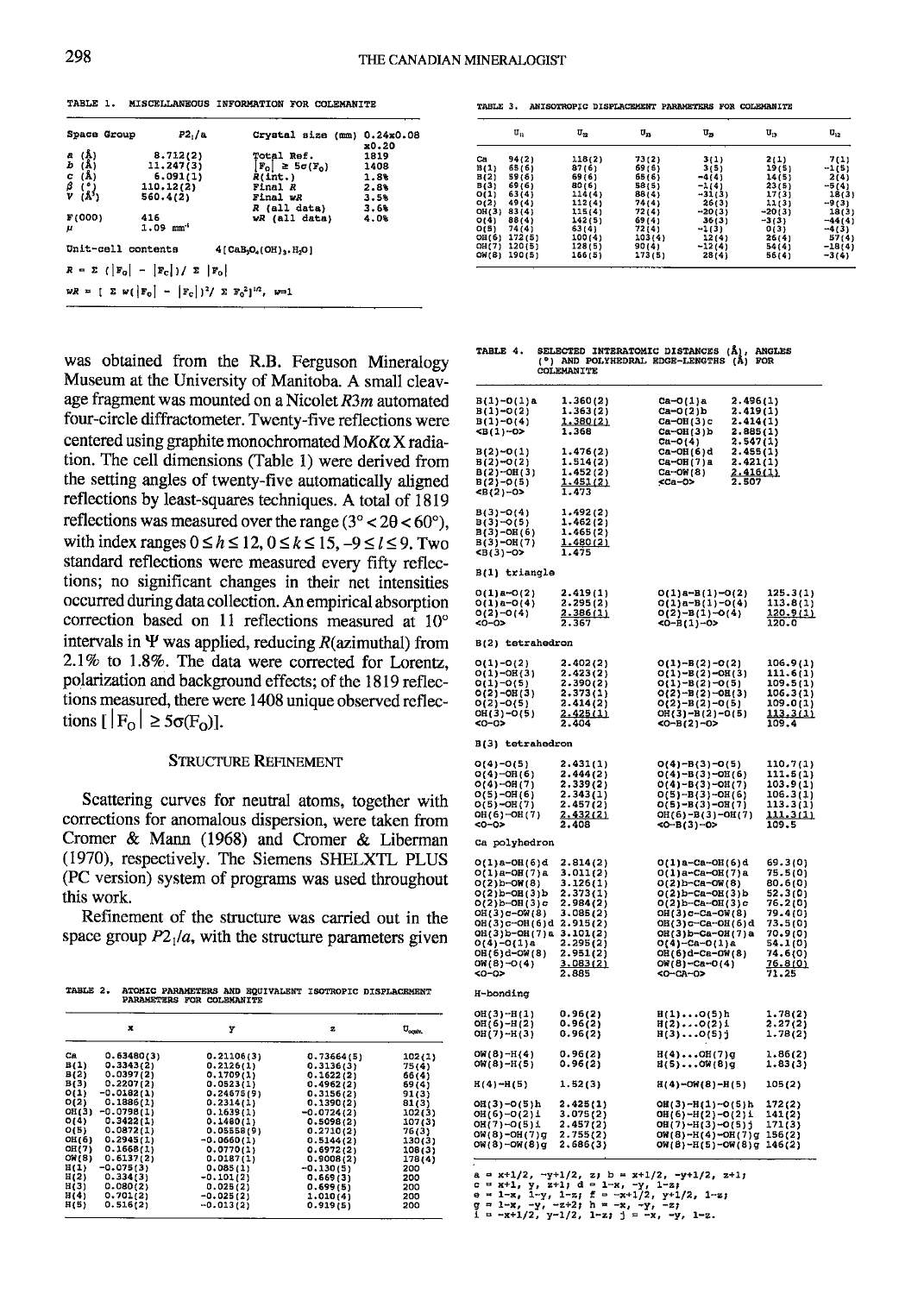|       | Ca             | B(1)  | B(2)  | B(3)  | H(1) | $\mathbb{H}(2)$ | H(3) | H(4) | H(5)         | Σ     |
|-------|----------------|-------|-------|-------|------|-----------------|------|------|--------------|-------|
| O(1)  | 0.231          | 1.016 | 0.743 |       |      |                 |      |      |              | 1.990 |
| O(2)  | 0.279          | 1.008 | 0.670 |       |      | 0.09            |      |      |              | 2.047 |
| OH(3) | 0.293          |       | 0.793 |       | 0.80 |                 |      |      |              | 1.966 |
| O(4)  | 0.090<br>0.204 | 0.963 |       | 0.711 |      |                 |      |      |              | 1.935 |
| O(5)  |                |       | 0.765 | 0.771 | 0.18 |                 | 0.19 |      |              | 1.936 |
|       | OH(6) 0.256    |       |       | 0.765 |      | 0.80            |      |      |              | 1.821 |
|       | OH(7) 0.278    |       |       | 0.735 |      |                 | 0.80 | 0.16 |              | 1.973 |
|       | OW(8) 0.281    |       |       |       |      |                 |      | 0.81 | 0.80<br>0.16 | 2.051 |
| Σ     | 1.959          | 2.987 | 3.001 | 2.982 | 0.98 | 0.89            | 0.99 | 0.97 | 0.96         |       |

Bond-valence parameters from Brown (1981)

by Christ  $et al.$  (1958) as the starting model. Refinement of the positional parameters and isotropic displacement parameters converged to an R index of  $5.3\%$ . Conversion to an anisotropic displacement model, together with refinement of all parameten, converged to an R index of 3.2%. A three-dimensional difference-Fourier map was calculated at this stage of the refinement, and the positions of the five hydrogen atoms were determined. Subsequent cycles of refinement showed that the hydrogen positions were not well behaved, as indicated by anomalously short O-H bond distances, a common feature of hydrogen positions refined using X-ray data. The "soft" constraint that each O-H bond distance should be  $\sim 0.97$  Å was imposed by adding the constraints as additional weighted observations in the least-squares matrix. Note that only the O-H distances were constrained, and that each H position was free to refine around the associated oxygen. Refinement of all parameters, with the inclusion of a refinable weighting

TABLE 5. BOND-VALENCE' ANALYSIS FOR COLEMANITE SALE AND SCHEME OF STRUCTURE factors and a correction for isotropic extinction, converged to a final  $R$  index of 2.8% and a  $wR$  index of 3.5%. Final positional parameters and equivalent isotropic-displacement factors are given in Table 2, anisotropic displacement factors in Table 3, selected bond-distances, bond angles and polyhedral edge-lengths in Table 4, and a bond-valence analysis in Table 5. Observed and calculated structure-factors are available from the Depository of Unpublished Data CISTI, National Research Council of Canada, Ottawa, Ontario K1A 0S2.

## **DISCUSSION**

## Description of the structure

Colemanite contains three unique boron positions. B(1) is triangularly coordinated by three oxygen anions at a mean distance of 1.368 Å, a typical value for  $^{[3]}B-O$ triangles. B(2) and B(3) are tetrahedrally coordinated by three oxygen atoms and one hydroxyl group, and two oxygen atoms and two hydroxyl groups, respectively; the mean  $^{[4]}$ B-O distances, 1.473 and 1.475 Å, respectively, fall in the typical range for [4]-coordinate boron polyhedra. These three boron-(O,OH) polyhedra link by sharing corners to form a ring of composition  $[B_3O_5(OH)_3]^4$ <sup>-</sup> (Fig. 1A) that can be considered a fundamental building block of the structure. These rings link by sharing vertices between the  $(B\phi_3)$  and  $(B\phi_4)$ polyhedra (Q: unspecified anion) to form borate chains of composition  $[\hat{B}_3O_4(OH)_3]^{2-}$  that extend parallel to [100] (Fig. 2).





FIG. 1. The  $[B_3O_5(OH)_3]^+$  rings (A) and Ca $\phi_8$  (B) polyhedra in colemanite.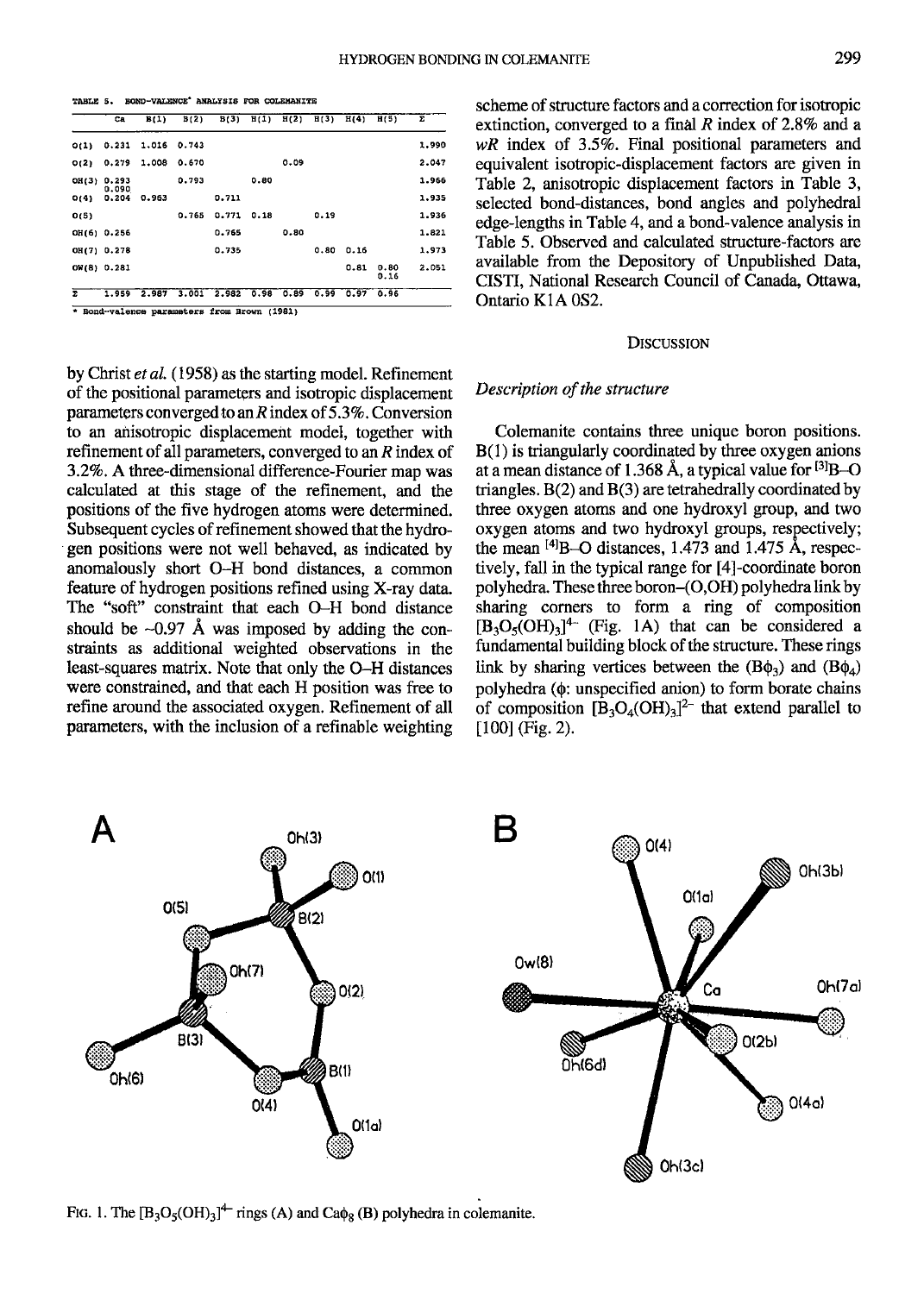

FIG. 2. The heteropolyhedral sheet in colemanite. Calcium polyhedra are shaded with a random dot pattern, and boron tetrahedra and triangles are shaded with parallel lines.

There is one unique Ca position that is coordinated by three oxygen atoms, four hydroxyl groups and an  $H<sub>2</sub>O$  group, the anions being in an irregular dodecahedral arrangement (Fig. 1B). The Ca $\phi_8$  polyhedra link by sharing corners to form chains extending along [100]. The  $[B_3O_4(OH)_3]^2$  and  $[Ca_2O_5(OH)_8(H_2O)_2]^{-16}$  chains link by sharing edges and corners to form a heteropolyhedral sheet of composition  $[Ca<sub>2</sub>B<sub>3</sub>O(OH)(H<sub>2</sub>O)]$  parallel to  $(010)$  (Fig. 2). Bonding within these sheets is quite strong, whereas the bonding between the sheets is much weaker. These sheets stack in a staggered arrangement along  $[010]$  (Fig. 3). Cross-sheet linkage occurs *via* corner-sharing between a  $B\phi_4$  tetrahedron and a  $Ca\phi_8$ polyhedron (Fig. 4, two linkages per unit-cell repeat along [100]) and through an extensive network of hydrogen-bonding. This weak linkage between the sheets accounts for the perfect {010} cleavage of colemanite.

### Hydrogen bonding in colemanite

The constrained refinement of hydrogen positions resulted in a hydrogen-bonding scheme that is reasonable in terms of bond distances, bond angles (Table 4) and bond-valence requirements of both the anions and the hydrogen atoms (Table 5). Hydrogen is an important feature of the colemanite structure, as linkage between the heteropolyhedral sheets occurs largely *via* hydrogen bonding, and most hydrogen bonding is directed between the sheets. The arrangement of hydrogen bonds is illustrated in Figure 5, with the O-H bonds shown as solid lines and the H...O bonds shown as broken lines; their contributions to the bond-valence requirements of the anions are shown in Table 5.

The hydrogen bonds involved in the OH(3)-  $H(1)...O(5)$  and  $OH(7)-H(3)...O(5)$  configurations directly link adjacent sheets, and play a major role in the satisfaction of the bond-valence requirements around the O(5) anion (Table 5); without the bond-valence contributions by hydrogen, the bond-valence sum around O(5) would be 1.566 v.u., and it is only as an acceptor anion of the two hydrogen bonds that its bond-valence requirements can be satisfied. The  $OH(6)$  anion is the only anion directly bonded to adjacent sheets (Fig. 5). The  $OH(6)$ -H(2)...O(2) configuration involves a hydrogen bond to the sheet that is more weakly linked to  $OH(2)$  [through the Ca-OH(2) bondl, and the  $H(2)...O(2)$  hydrogen bond thus provides additional intersheet linkage, albeit weaker than is the case for the other OH groups (Table 5).

The hydrogen-bonding scheme involving the  $H_2O$ group [OW(8)] in colemanite is a little more complicated than is the case for the OH groups. The H(4) hydrogen is involved in a simple OW(8)-H(4)...OH(7) configuration that hydrogen bonds across adjacent sheets (Fig. 5). However, the  $H(5)$  hydrogen is involved in an OW(8)- $H(5)...OW(8)$  configuration, whereby adjacent  $H_2O$ groups hydrogen-bond to each other, forming a fourbond ring of the form "donor  $-$  acceptor  $-$  donor  $$ acceptor" (Fig. 5). As the two  $H_2O$  groups involved in the ring bond to Ca atoms in different sheets, this arangement also results in intersheet linkage via hydrogen bonding.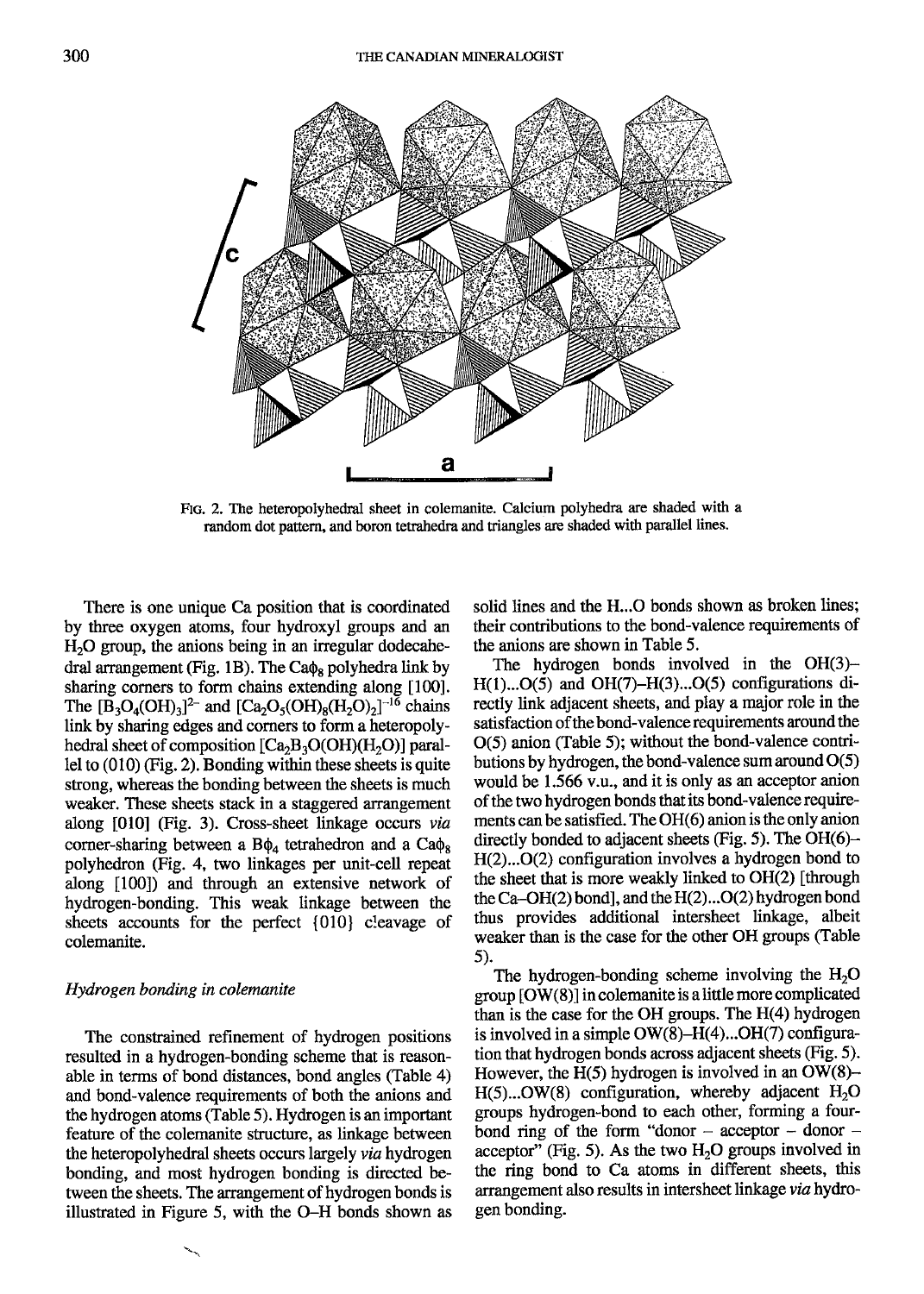

Ftc. 3. The structure of colemanite projected onto (100). Shading as in Figure 2.



FIG. 4. The structure of colemanite projected onto (001). Shading as in Figure 2.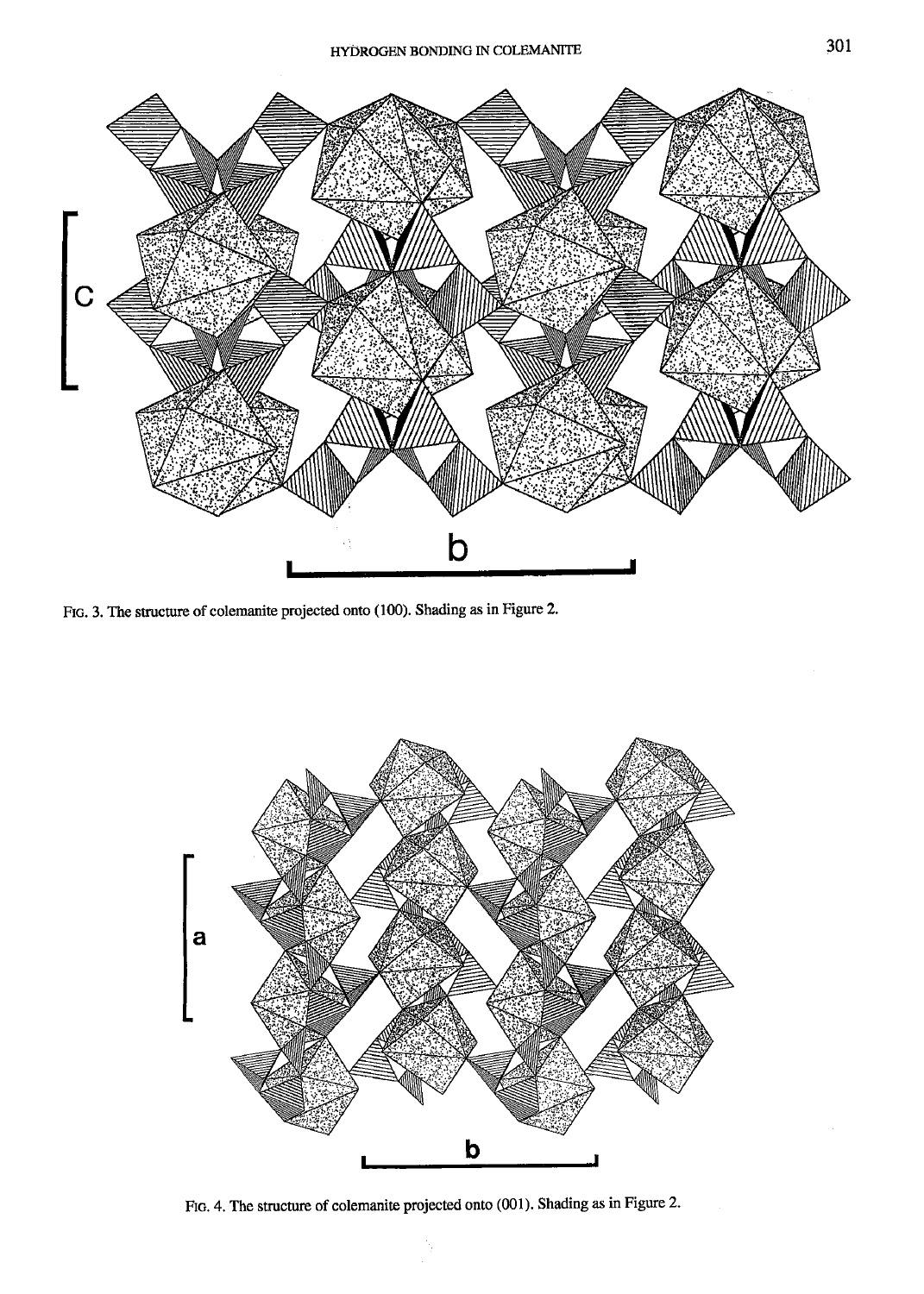

FIG. 5. The structure of colemanite projected onto (001). H-O are given as heavy solid lines, and H...O bonds are given as broken lines. Calcium atoms are shaded wlth parallel lines, simple oxygen atoms with regular dot pattern, oH oxygen atoms with crossed lines,  $H_2O$  oxygen atoms (larger circles) with a regular dot pattern, and hydrogen atoms are open circles.

It should be emphasized that these hydrogen bonds are not minor features of the structure. These bonds control many of the physical and chemical properties (e.9., thermal stability, solubility) of the mineral, and a mechanistic interpretation of dissolution and crystallization must take hydrogen bonds into account.

The structure reported here verifies much of the previous work of Clark *et al.* (1964). However, due to the poor quality of their data ( $R = 14\%$ ), Clark *et al.* were unable to obtain direct information on hydrogen positions; the assignment of possible hydrogen-bond donor and acceptor pairs was based on anion-anion separations. This study provides directly determined hydrogen positions that verify most of the hydrogen bonding assignments given by Clark et al.  $(1964)$ , except in the case of the  $OH(6)–H(2), O(2)$  donor-acceptor pair, which Clark *et al.* (1964) gave as  $OH(6) - H(2)...O(1)$ . Clark et al. (1964) assumed that OW(8) accepts a proton half the time from OW(8)g, and donates a proton half the time to OW(8)g, with the ner result being that half the time there is one proton of the OW(8) group that does not make a hydrogen bond. The hydrogen bonding scheme reported here indicates that adjaeent OW(8)

groups hydrogen-bond to each other forming a fourbond "donor  $-$  acceptor  $-$  donor  $-$  acceptor" ring that does not include any part-time bonds or protons that do not form hydogen bonds.

TABLE 6. MINIMUM-ENERGY H-POSITIONS COMPARED TO X-RAY REFILTIONS

|      |                     | X-ray                                  | Minimum<br>Energy             |                                                                                                                       | X-ray                                                                     | Minimum<br>Energy                                 |
|------|---------------------|----------------------------------------|-------------------------------|-----------------------------------------------------------------------------------------------------------------------|---------------------------------------------------------------------------|---------------------------------------------------|
| H(1) | $\blacksquare$<br>ĭ | $-0.075(3)$<br>0.085(1)<br>$-0.130(5)$ | $-0.117$<br>0.095<br>$-0.176$ | $H(1) - OH(3)$<br>$H(1),,O(5)$ h<br>$OH(3)-H(1)-O(5)h$                                                                | 0.96(2)<br>1.78(1)<br>172(2)                                              | 0.98<br>1.84<br>152                               |
| H(2) | ×<br>ĭ              | 0.334(3)<br>$-0.101(2)$<br>0.669(3)    | 0.365<br>$-0.118$<br>0.625    | $H(2) - OH(6)$<br>$H(2)O(2)$ i<br>H(2)O(1)<br>$OH(6)-H(2)-O(2)$ i<br>$OH(6)-H(2)-O(1)$                                | 0.96(2)<br>2.27(2)<br>--------<br>141(2)<br>------                        | 0.94<br>2.37<br>1.98<br>131<br>147                |
| H(3) | ×<br>ĭ              | 0.080(2)<br>0.025(2)<br>0.699(5)       | 0.075<br>0.041<br>0.734       | $E(3) - OH(7)$<br>$H(3)O(5)$ i<br>08(7)-8(3)-0(5)i                                                                    | 0.96(2)<br>1.78(2)<br>171(3)                                              | 0.99<br>1.78<br>161                               |
| H(4) | ×<br>ï              | 0.701(2)<br>$-0.025(2)$<br>1.010(4)    | 0.699<br>$-0.015$<br>1.031    | $H(4) - OH(8)$<br>$H(4) \ldots QH(7)$ g<br>OW(8)-H(4)-OH(7)q                                                          | 0.96(2)<br>1.86(2)<br>156(2)                                              | 0.96<br>1.81<br>169                               |
| H(5) | ×<br>Y<br>ż         | 0.516(2)<br>$-0.013(2)$<br>0.919(5)    | 0.506<br>0.029<br>0.815       | $H(5) - OH(8)$<br>E(5)OW(8)q<br>E(5)O(4)<br>H(5)OH(6)<br>OW(8)-H(5)-OW(8)q<br>$OW(8)-H(5)-O(4)$<br>$OW(8)-H(5)-OH(6)$ | 0.96(2)<br>1.83(3)<br>------<br>----------<br>146(2)<br>------<br>------- | 0.91<br>2.37<br>2.34<br>2.36<br>100<br>139<br>140 |

\* Distances are in Å and angles in °.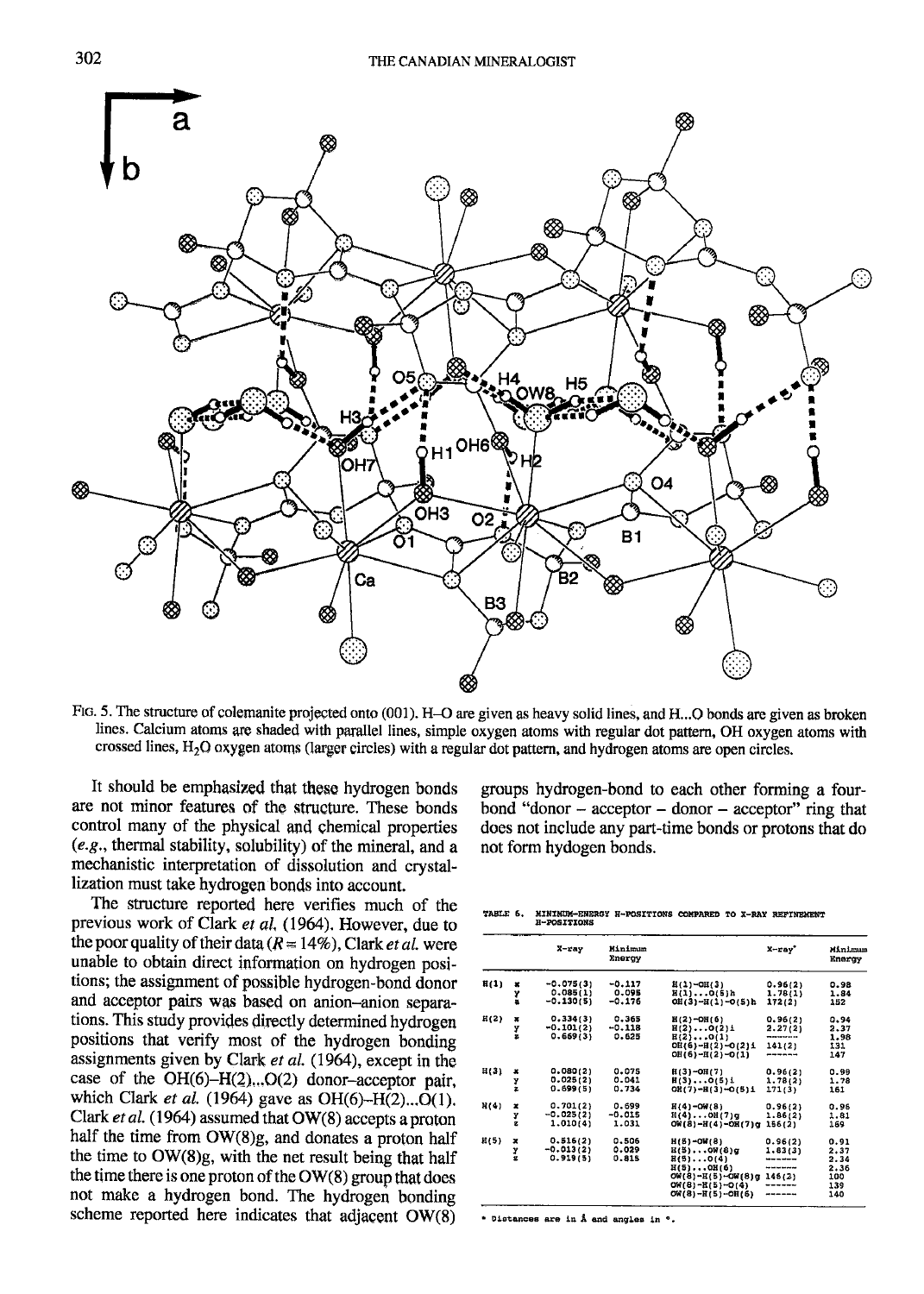## Energy minimization of H-positions

Energy minimization of the H-positions was canied out with the program WMIN (Busing 1981). The  $B^{3+}$ ,  $O^{2-}$  and  $Ca^{2+}$  ions were held fixed during energy minimization, whereas the minimum-energy positions for all  $H^+$  ions were obtained simultaneously by six cycles of steepest-descent minimization followed by six cycles of minimization by Newton's method. The H-O and H...O interactions were modeled using the direction-



FIG. 6. Difference-Fourier maps of selected H positions in colemanite: (A) around H(2), H(2) position, Hw = structure-energy position; (B) around H(5), H(5) position, Hw = structure-energy position. The plane of projection in each case is a least-squares weighted average of the atom locations. Scale =  $1 \text{ Å}$ .